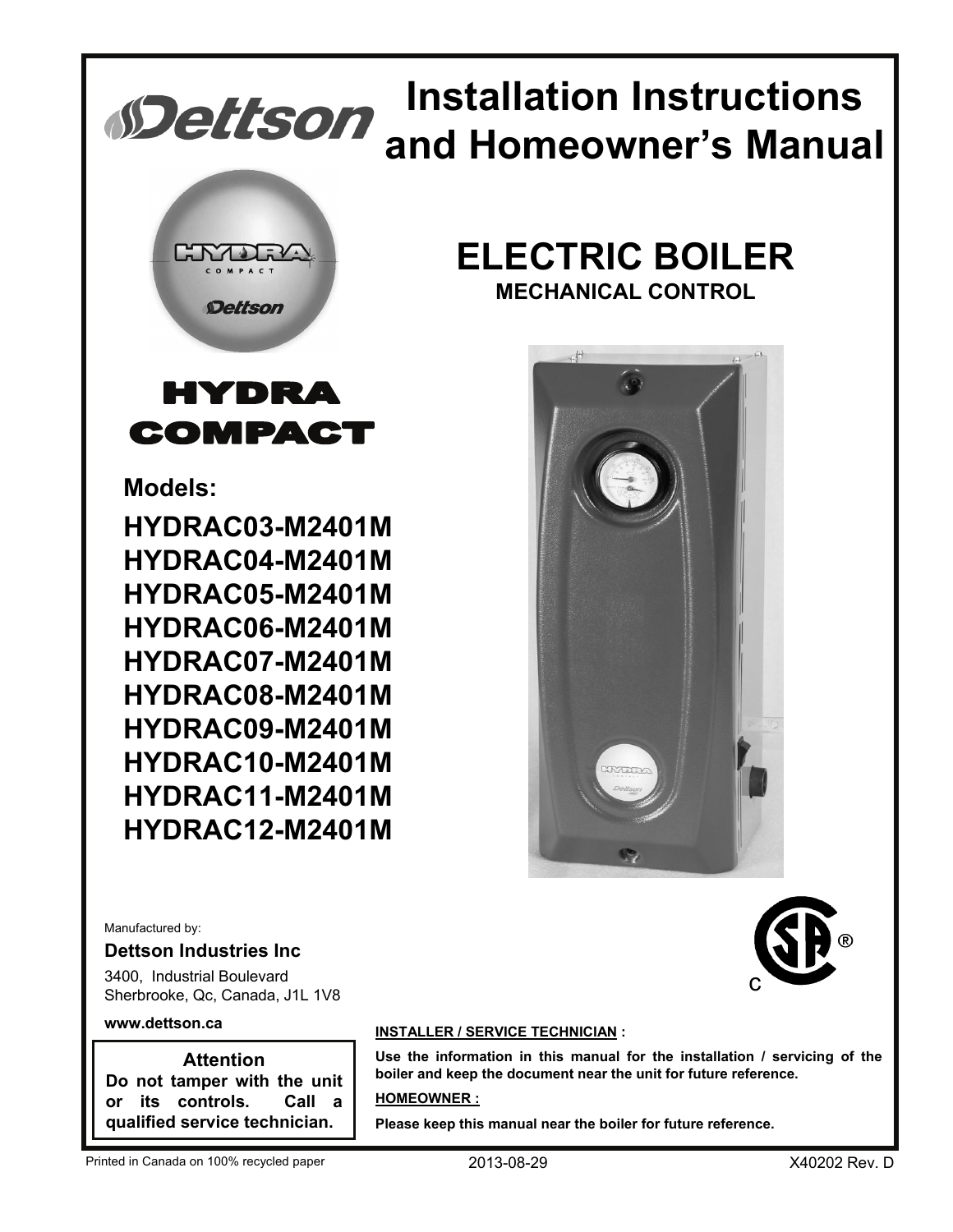#### **1.1) DANGER, WARNING AND CAUTION**

The words DANGER, WARNING and CAUTION are used to identify the levels of seriousness of certain hazards. It is important that you understand their meaning. You will notice these words in the manual as follows:



Immediate hazards which **WILL** result in death or serious injury.

## WARNING

**Hazards or unsafe practices which CAN result in death or injury.** 

#### **CAUTION**

Hazards or unsafe practices which **CAN** result in personal injury, product or property damage.

#### **1.2) HEATING WITH HOT WATER**

Your HYDRA COMPACT electric boiler was carefully assembled and checked in our plant, so that it will deliver warmth and comfort to your home for many years to come.

This manual is intended to provide the necessary information for the installation of the unit, how it functions and explains security measures which are particular to this type of equipment.

It is essential that the persons installing, operating or adjusting the boiler carefully read this manual, in order to completely understand and be familiar with the procedures to be followed.

Any questions relative to the operation, maintenance or guarantee should be directed to the company where the equipment was purchased.

Upon completion of the installation, this manual should be placed back into its original envelope and kept near the boiler for future reference.

#### **1.3) DELIVERY**

**Upon delivery of the boiler, check the nameplate to be sure that you have received the model with the correct rating and proper voltage.** 

The following items are supplied with the unit:

- A pressure relief valve, adjusted to 30 psi;
- A drain valve;
- A  $\frac{1}{4}$ " plug to cork the  $\frac{1}{4}$ " tapped hole between the elements in the case the boiler is installed in any other position than upside.
- A 4" long nipple  $\frac{1}{4}$ " NPT and a  $\frac{1}{4}$ "NPT coupling if unit is installed upright position, water connections at the bottom.

#### **1.4) INSTALLATION**

## WARNING

**The installation of this unit must be performed by a qualified technician and it must conform to the standards and regulations in force as well as the Canadian Installation Code for Hydronic Heating Systems CSA B214-01.** 

#### **1.4.1) Positioning**

The unit must be installed in an area that is dry, non-corrosive, without excessive dust, well ventilated and where the ambient temperature does not exceed  $27^{\circ}$ C (80 $^{\circ}$ F).

The boiler can be installed directly on a wall with 4 screws. 2 screws in the elements compartment and 2 screws on each side of the unit. **Ensure that the unit is well fixed on the wall utilizing the 4 points of fixation.**

The boiler can be installed in 6 possible configurations as shown in figure 1.

Ensure that it is installed level and that the clearances indicated in Table 1 are respected.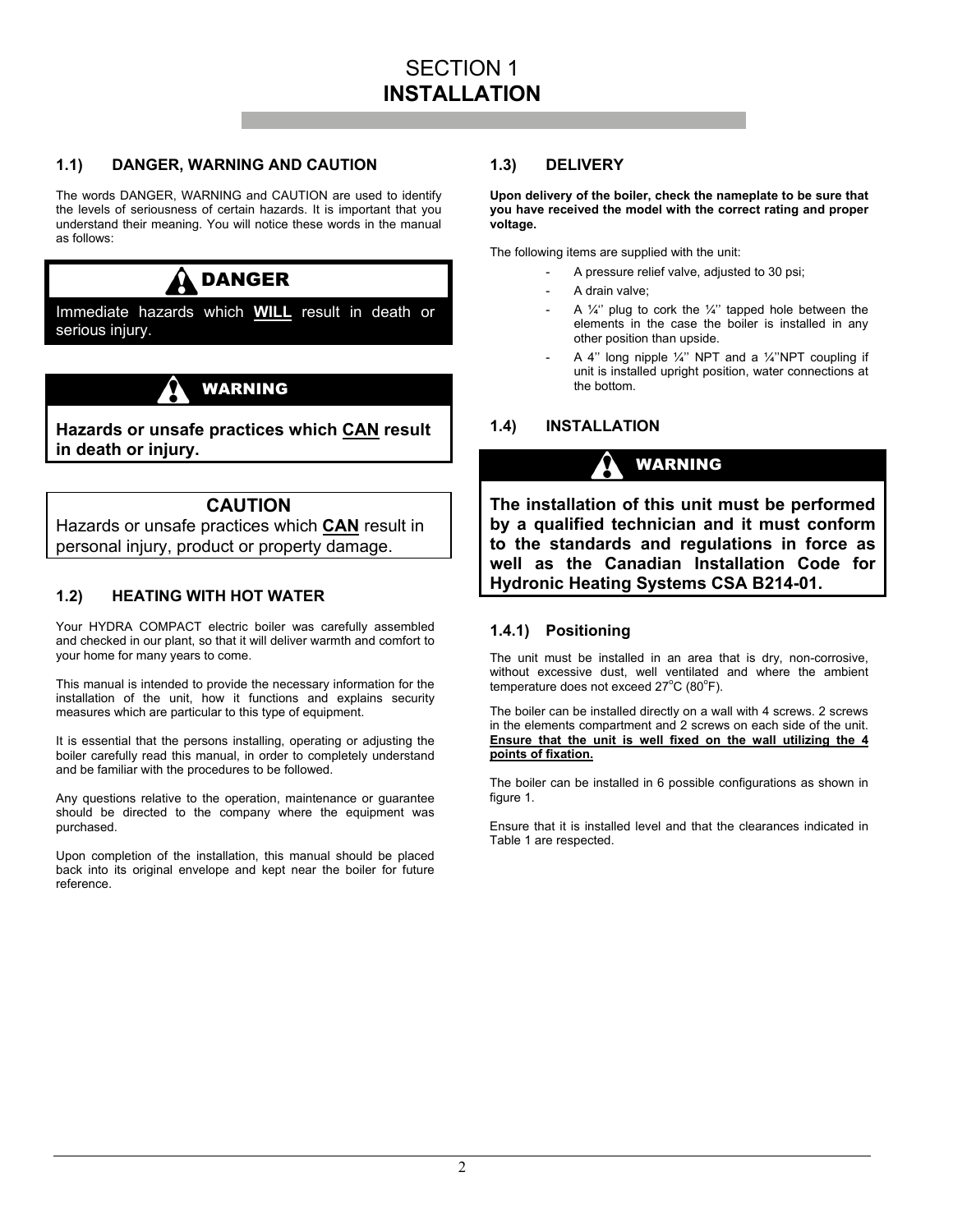#### **Figure 1 : Mounting configurations**



#### **1.5) CLEARANCES**

The following clearances should be provided for the servicing of the unit:

#### **Table 1**

**Minimum clearances to combustible materials** 

| <b>LOCATION</b>            | <b>CLEARANCE</b>           |
|----------------------------|----------------------------|
| Access side to elements    | 13 $\frac{1}{4}$ " (34 cm) |
| <b>Sides</b>               | 4" (10 cm)                 |
| Bottom (water connections) | 6 5/8" (17 cm)             |
| Front*                     |                            |
| Back                       |                            |

\* If the boiler is in an enclosure, provide a door or a removable panel in front to access the control panel.

## **1.6) DISTRIBUTION SYSTEM**

The proper functioning of your heating system is directly related to the quality of the plumbing installation. Therefore, the entire installation must be performed by qualified technicians.

See Figure 2 for the functions of the various boiler components.

The heating system must be set-up to operate at a maximum pressure of 28 psi and the operating temperature may range from<br>21°C to 88°C (70°F to 190°F).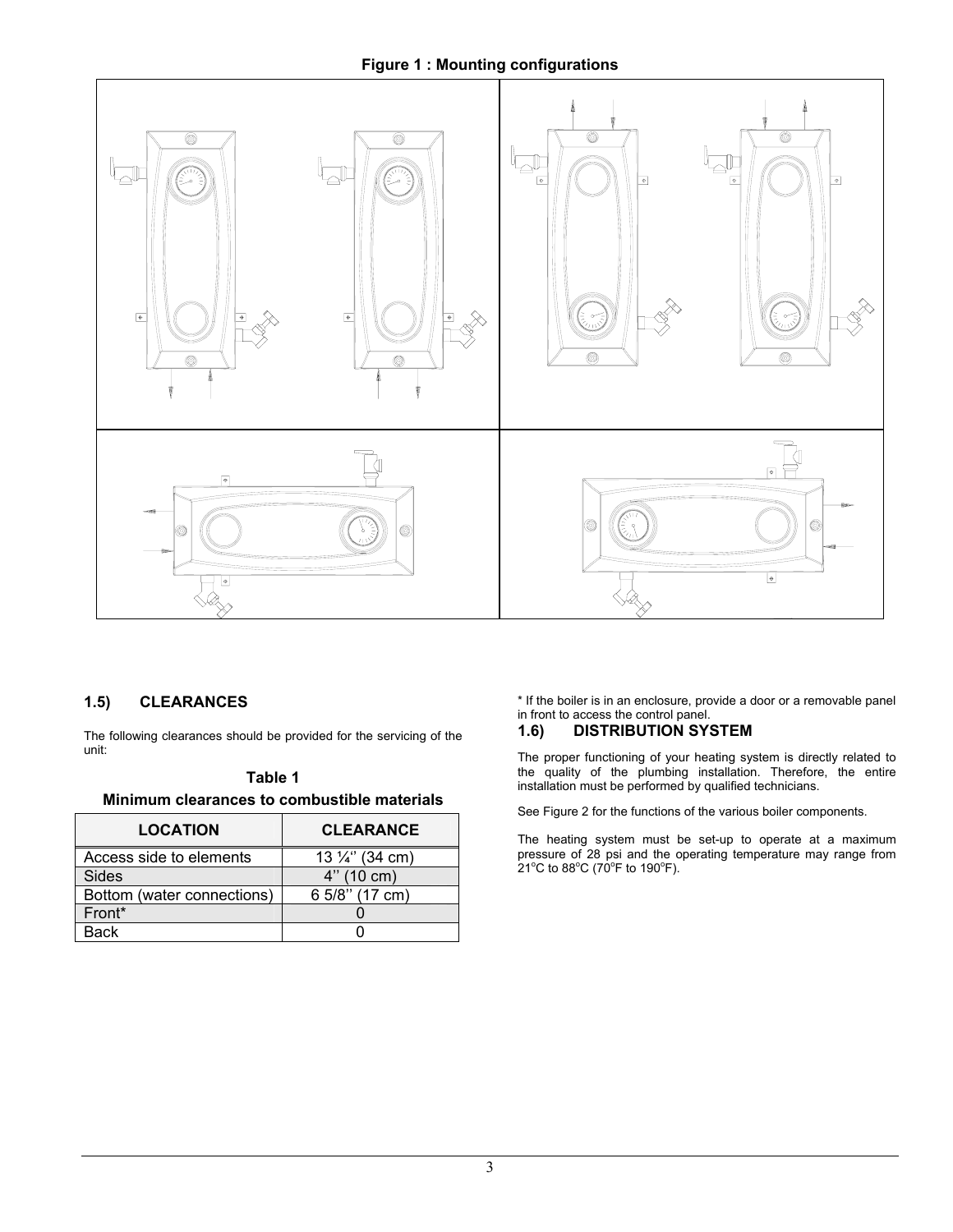#### **Figure 2 : Boiler components**



#### **Freeze protection (when required)**

## WARNING

**Only propylene glycol may be used in this hydronic heating system, to prevent freezing.** 

**It is recommended to add a maximum of 50% of propylene glycol mixture to ensure proper operation.** 

**Do not use automotive anti-freeze, ethylene glycol or any undiluted anti-freeze.** 

**If the above recommendations are not followed, severe personal injury, death or substantial property damage can result.** 

All installations must include the following items:

a. 1 pressure regulator, adjusted to 12 psi, must be installed between the boiler and the main water supply in the building;

- b. 1 expansion tank, pre-pressurized to 12 psi and of appropriate size;
- c. 1 or more automatic air purge valves;
- d. 1 or more circulating pumps of appropriate capacity.

#### **CAUTION**

To avoid water damage and/or scalding due to relief valve operation, a discharge line must be connected to the valve outlet and run to a drainage area. The discharge line shall be installed in such a way that it will allow for the complete drainage of the valve and the discharge line.

#### **1.7) INSTALLATION OF THE BOILER**

At the time of installation, the following steps should be followed. Refer to Figure 3, 4, 5, 6 and 7.

- 1. Choose an appropriate location. Mount the boiler securely on the wall, with the help of the mounting plate. Ensure that it is level and that the minimum clearances are observed;
- 2. Install the drain valve and the safety valve according to the mounting configuration as shown in Figure 1;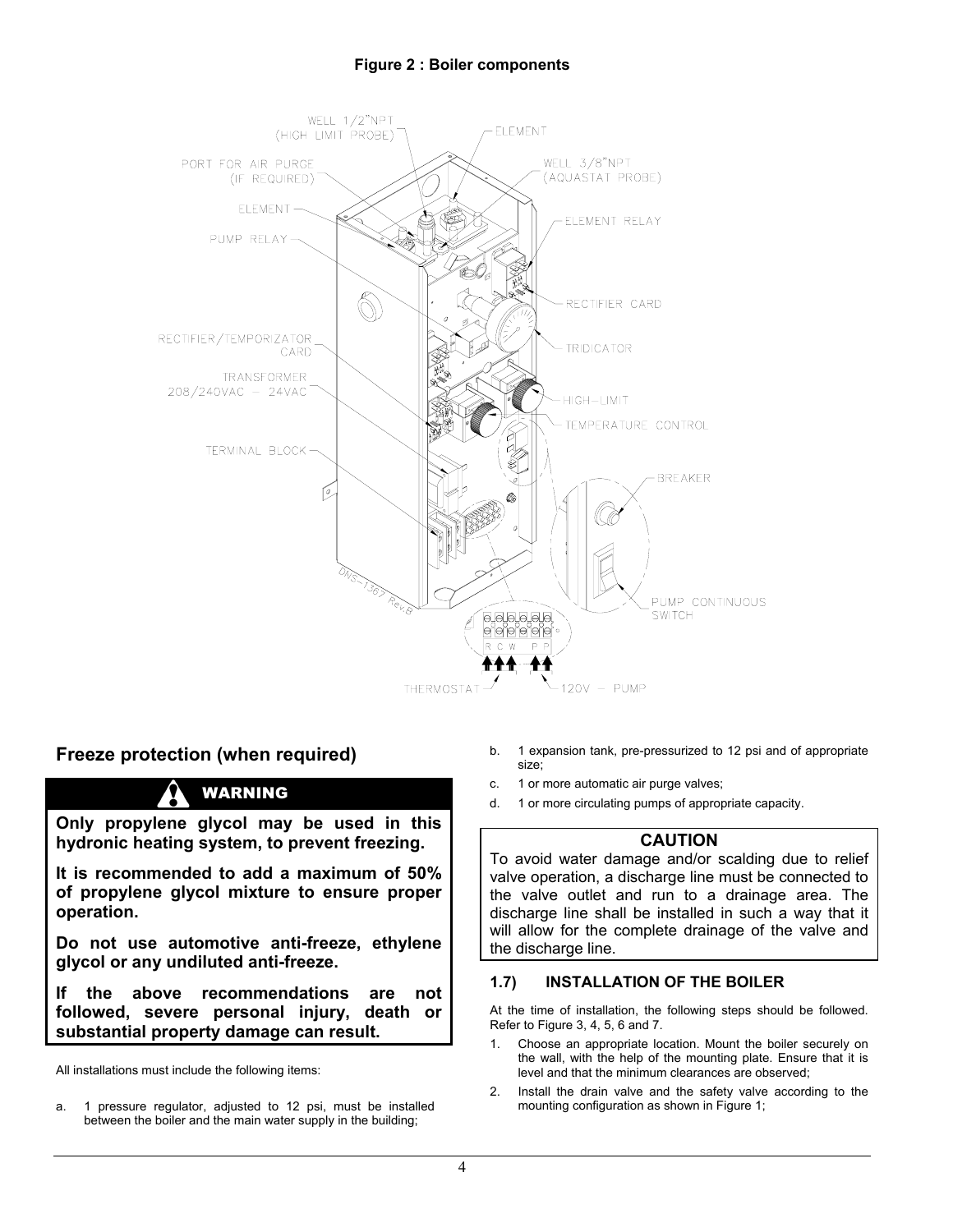- 3. An air vent should be installed on the unit if installed upright position, water connections at the bottom. In all other mounting position, cork the hole with the ¼'' plug provided.
- 4. Install the water supply and return piping with the 1" NPT fitting;
- 5. The heating supply line must include:
	- a. 1 circulator along with 2 maintenance valves;
	- b. 1 automatic pressure reducing valve adjusted to 12 psi, with a shut-off valve on the return water line;
	- c. 1 expansion tank;
	- d. 1 automatic vent.
- The flow of water through the system must be sufficient to continuously discharge the energy generated by the boiler. If not, the High Limit protector will disconnect all the electric elements and a more or less frequent cycling mode will be established by the Safety Control (see the Technical Specifications Table);
- 7. In order to ensure satisfactory water flow, the friction in the piping system must not exceed the capacity of the circulator;
- 8. After having completed all piping connections, run water through the system and purge the air. The automatic vent should be in operation.

Note: Remove the plastic cover and check to see if the elements are watertight.

#### **1.8) ELECTRIC POWER SUPPLY**

All electrical wiring must conform to the standards and regulations in force and the Canadian Electrical Code CSA C22.1.

Electrical power to the boiler must come from a 120/240V-60 Hz or 208V-60 Hz, single phase, 3-wire, grounded circuit, protected by an appropriately sized breaker, based on the total rating of the boiler. When using 208V, change the connector's position at the primary of the transformer. Refer to the boiler nameplate and the technical specifications in this manual to select the proper breaker and wire size.

## WARNING

#### **Risk of fire.**

**The conductor sizing must conform to the last edition of the local or national codes.** 

**Failure to follow this rule can result in death, bodily injury and/or property damage.** 

Power supply to the unit can be made using copper or aluminum wires. The wire size must be decided in accordance to unit power consumption, the over current protection type and capacity, the wire type and length, and the environment where the unit is installed. If an aluminum wire is used, other precautions (such as the use of a DE-OX inhibitor) must be taken to insure the conformity of the installation. In all cases, all the factors affecting the wire gauge must be considered and the installation codes followed.

The exterior of the unit must have an uninterrupted ground to minimize the risk of bodily harm. A ground terminal is supplied with the control box for that purpose.

In the event that wires inside the unit require replacement, these must be as same type as originals. (Copper wiring only)

#### **1.8.1) CONNECTING THE CIRCULATING PUMP**

Connect the circulating pump on 120V connections points identified P-P in the control panel as shown in Figure 2. The control is designed to operate the circulator on thermostat demand or continuous flow when the continuous flow switch, on the side of the unit, is ON.

#### **1.8.2) CONNECTING THE THERMOSTAT**

#### **Single heating zone**

Connect the low voltage thermostat to R-W terminals located inside the control panel. See Figure 4.

#### **Multiple heating zones**

Connect the contacts of the motorized valves or pump controls to R-W terminals inside the control panel. See Figure 5 and 6.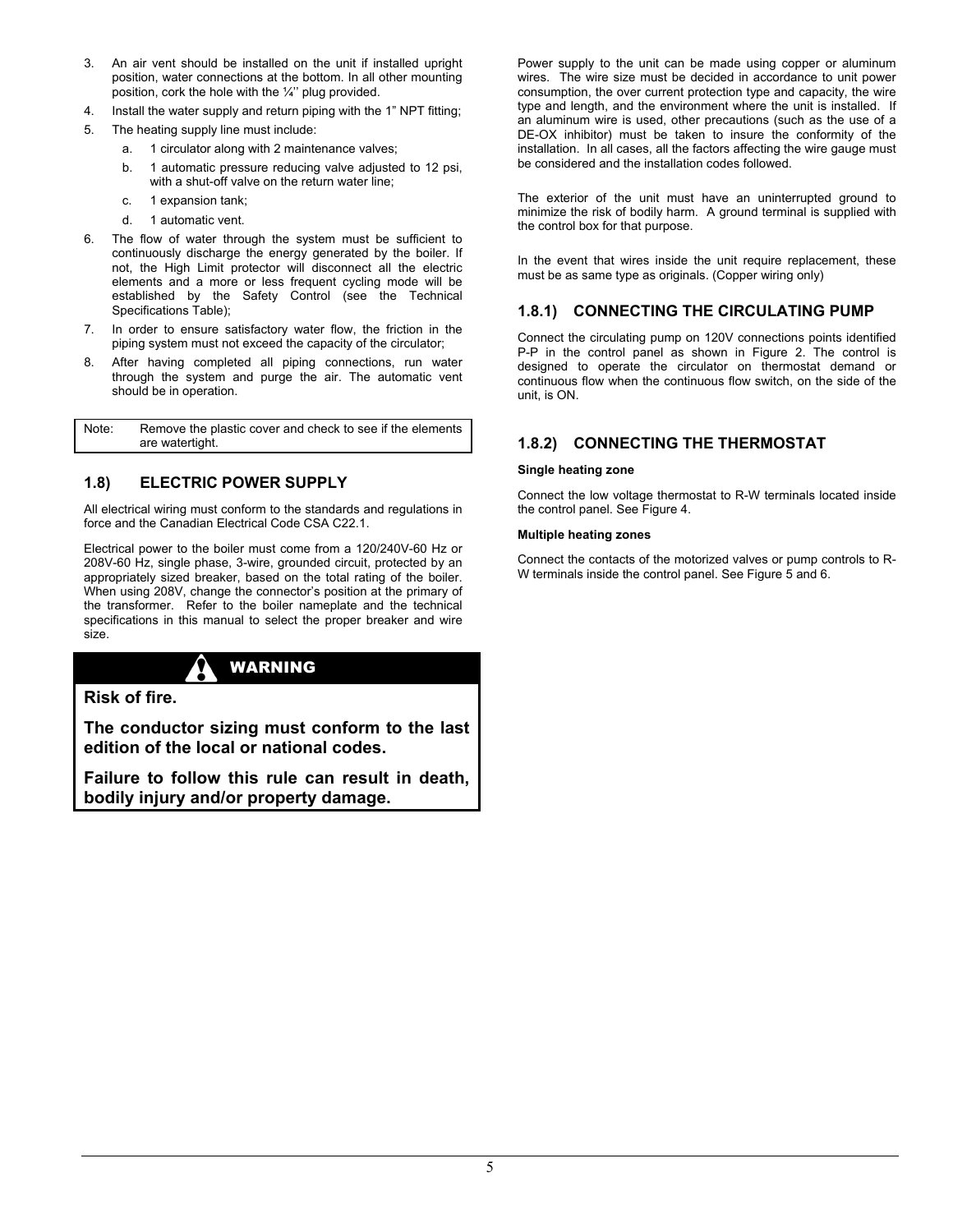## SECTION 2 **OPERATION**

#### **2.1) ADJUSTMENTS AND START-UP**

#### **CAUTION**

The boiler must be filled with water and all air purged from the system, before turning on the power.

#### **CAUTION**

If the power is turned on before the boiler is filled with water, the elements will become seriously damaged.

- 1. Adjust the setpoint of the boiler on the aquastat.
- 2. Turn on the power, set the thermostat at 30C (85F). The circulator; The circulator should start as well as the electrical elements in sequence with a 8 seconds delay;
- 3. The circulator stays on for as long as there is a call for heat except if continuous flow switch, ob the side of the unit, is ON.

#### **2.2) MECHANICAL HIGH LIMIT**

#### **Mechanical High Limit Control**

The mechanical limit control must be set **20<sup>o</sup> F above** the setpoint temperature on control aquastat.

### SECTION 3 **MAINTENANCE**

The property owner has the following responsibilities:

- a. Maintain the area around the boiler clean at all times and free from combustible and highly flammable material;
- b. Ensure that the ambient air at the boiler is not excessively dusty or humid;
- c. Have all water leaks repaired in the system as they arise.
- d. Ensure that the ambient temperature in the area where the unit is installed does not exceed  $27^{\circ}$ C (80 $^{\circ}$ F).

#### **CAUTION**

The boiler guaranty may be invalidated if: water leaks in the system are not repaired; the boiler is used as a source of domestic hot water or a significant amount of new water or air is introduced into the system.

It is recommended that the boiler be purged annually, in order to eliminate sediment and sludge that may have accumulated at the bottom of the boiler and covering the heating elements.

Procedure:

- 1. Let the boiler cool down;
- 2. Close the maintenance valves, which are installed at the water inlet and outlet of the boiler. N.B.: It is not recommended to drain the water from the heating pipe system;
- 3. Hook-up a garden hose to the drain valve and place it close to a floor drain;
- 4. Open the purge valve until the water comes out clean and clear;
- 5. Close the valve.

It is recommended to perform a visual inspection of the boiler electrical compartment annually, during the heating season. The items to check are the water tightness of the elements, signs of overheating of the electrical components and the wiring. Corrective measures must be undertaken as required, as soon as possible.

Defective components should always be replaced with the Original Equipment Manufacturer's parts.

## SECTION 4 **INFORMATION**

| Model:                                    | Serial number: |  |  |  |  |
|-------------------------------------------|----------------|--|--|--|--|
| Installation date of the electric boiler: |                |  |  |  |  |
| Service telephone # - Day:                | Night:         |  |  |  |  |
| Dealer name and address:                  |                |  |  |  |  |
|                                           |                |  |  |  |  |
|                                           |                |  |  |  |  |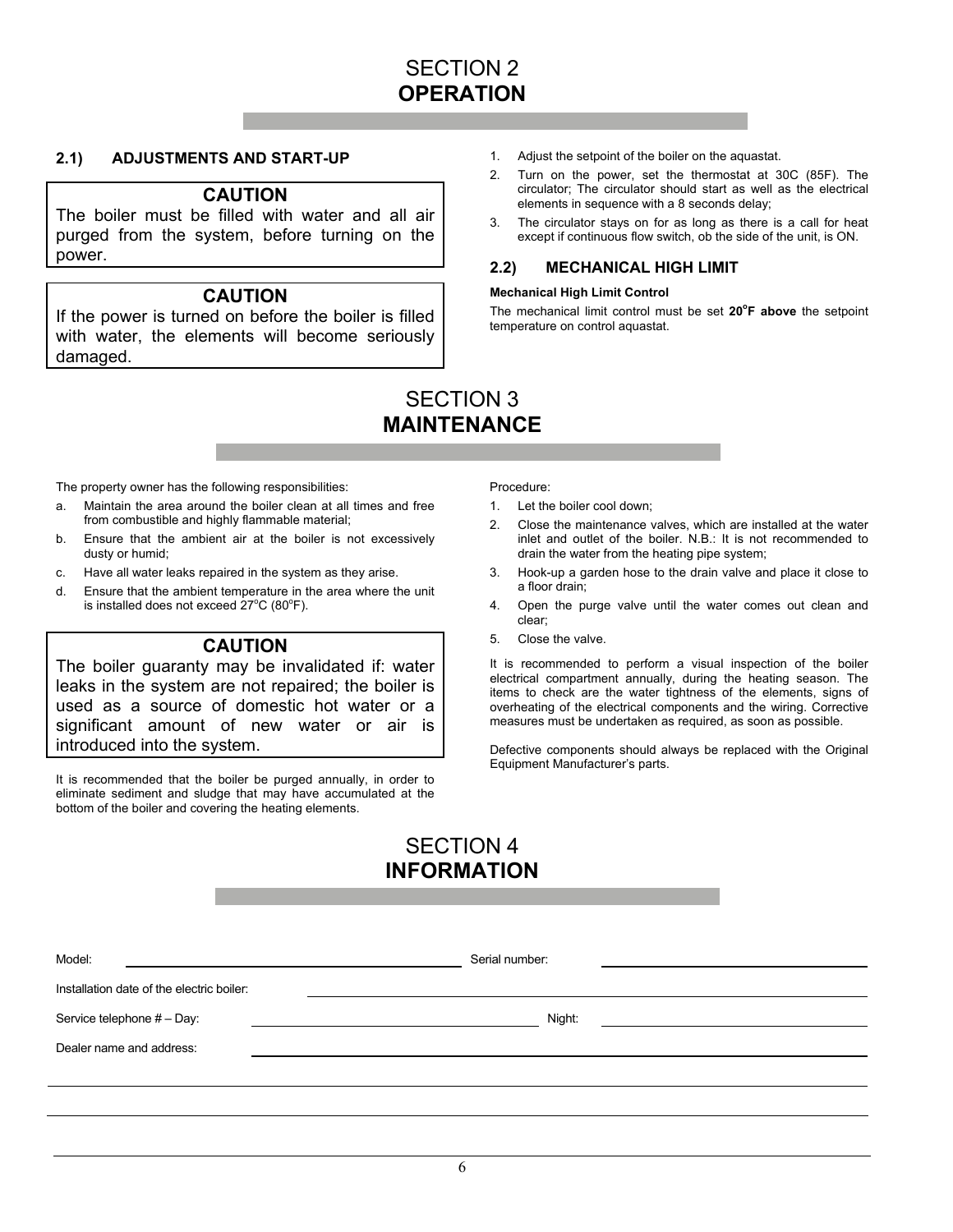## SECTION 5 **TECHNICAL DATA**

**Table 2 Hydra Compact – Technical specifications** 

| POWER (KW@208V) | POWER (KW@240V) | Phase<br>$\mathbf{I}$<br>Hertz<br>$\mathbf{I}$<br>Volts | (Kw)<br>Electric element #1 | (Kw)<br>Electric element #2 | Consumption (Amp) | Circuit Amperage (wire sizing) | <b>GENERAL INFORMATIONS</b> | Return<br>Supply - | Minimum water flow USG/min | Overall Dimensions (widht x deep x hight | Shipping weight |
|-----------------|-----------------|---------------------------------------------------------|-----------------------------|-----------------------------|-------------------|--------------------------------|-----------------------------|--------------------|----------------------------|------------------------------------------|-----------------|
| 2.25            | $\overline{3}$  |                                                         | 3                           | $\overline{\phantom{0}}$    | 9.4 / 12.5        | 12/15.6                        |                             |                    | 0.81 / 1.08                | 3/4"                                     |                 |
| $\sqrt{3}$      | 4               |                                                         | 4                           | $\overline{\phantom{a}}$    | 12.5 / 16.7       | 15.6 / 20.9                    |                             |                    | 1.08 / 1.44                |                                          |                 |
| 3.75            | 5               | $\overline{\phantom{0}}$<br>$\blacksquare$              | 5                           | $\blacksquare$              | 15.6 / 20.8       | 19.5 / 26                      |                             |                    | 1.35 / 1.81                | $\overline{2}$                           |                 |
| 4.5             | 6               | $\overline{6}$                                          | 3                           | 3                           | 18.8 / 25.0       | 23.5 / 31.3                    |                             | 1" NPT female      | 1.63 / 2.17                | 7/16" X                                  |                 |
| 5.25            | $\overline{7}$  | $\mathbf{I}$<br>208 / 240                               | 4                           | 3                           | 21.9 / 29.2       | 27.4 / 36.5                    |                             |                    | 1.90 / 2.53                |                                          |                 |
| 6               | 8               |                                                         | 4                           | 4                           | 25/33.3           | 31.3 / 41.6                    |                             |                    | 2.17/2.89                  | $\infty$                                 | 44 lb (20 kg)   |
| 6.75            | 9               |                                                         | $\overline{5}$              | 4                           | 28.2 / 37.5       | 35.3 / 46.9                    |                             |                    | 2.44 / 3.25                |                                          |                 |
| 7.5             | 10              |                                                         | 5                           | 5                           | 31.3 / 41.7       | 39.1 / 52.1                    |                             |                    | 2.71 / 3.61                |                                          |                 |
| 8.25            | 11              |                                                         | 6                           | 5                           | 34.4 / 45.8       | 43/57.3                        |                             |                    | 2.98 / 3.97                | $3/16"$ X                                |                 |
| 9               | 12              |                                                         | 6                           | 6                           | 37.6 / 50.0       | 47/62.5                        |                             |                    | 3.25/4.33                  | $\infty$                                 |                 |

**Figure 3 : Boiler Dimensions** 

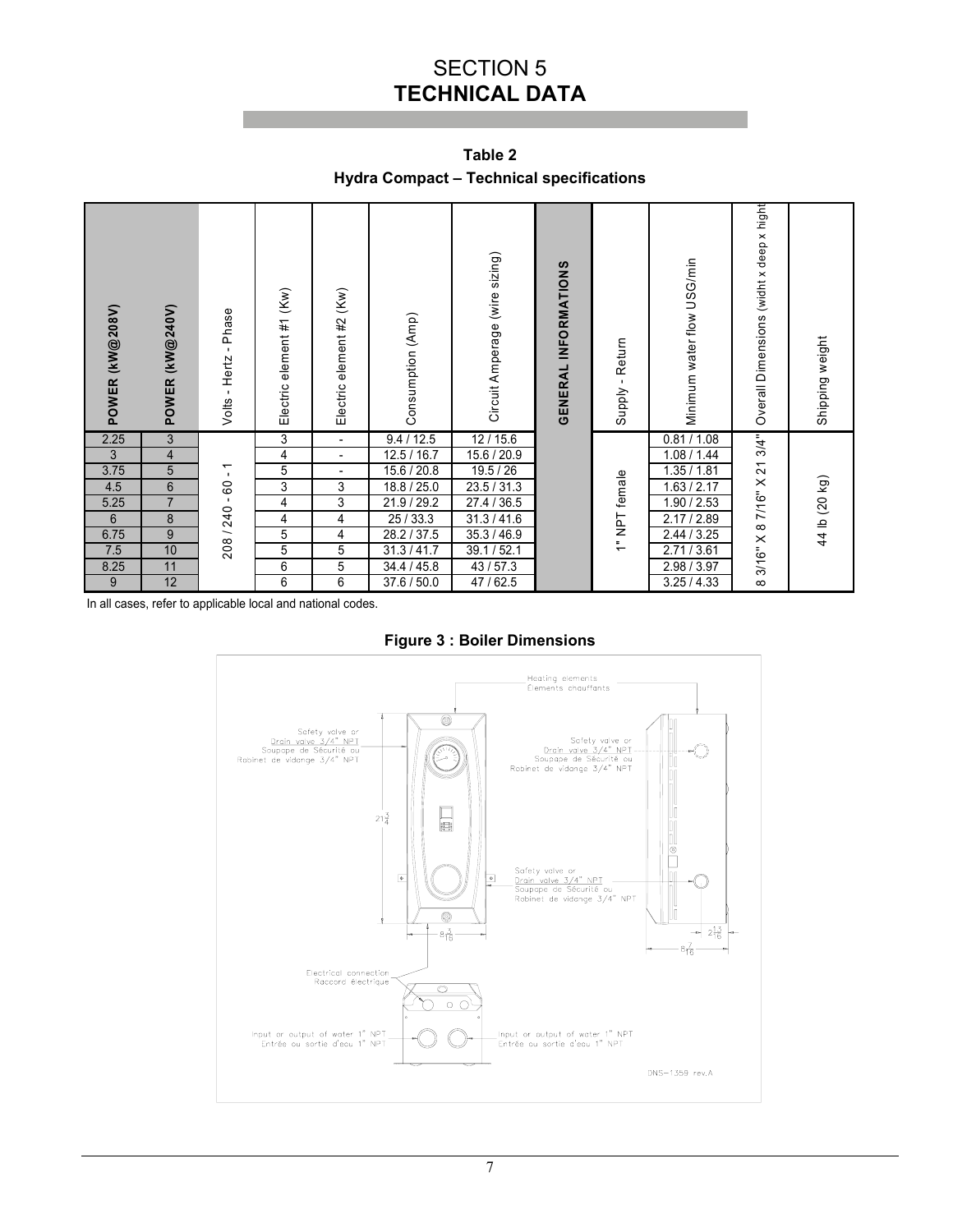

**Figure 4 : Typical Diagram of a Single Zone Installation** 



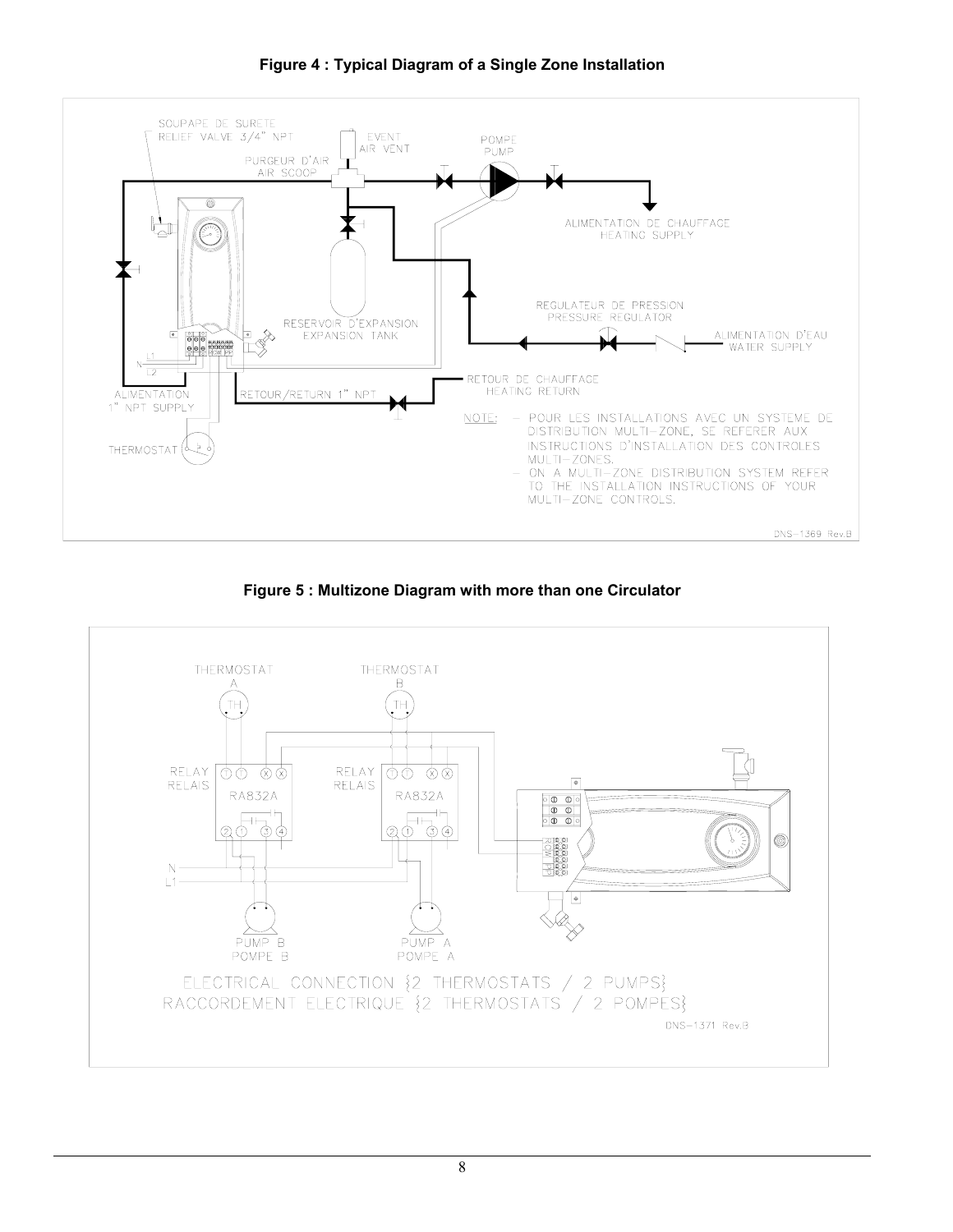



**Figure 7 : Electrical Diagram** 

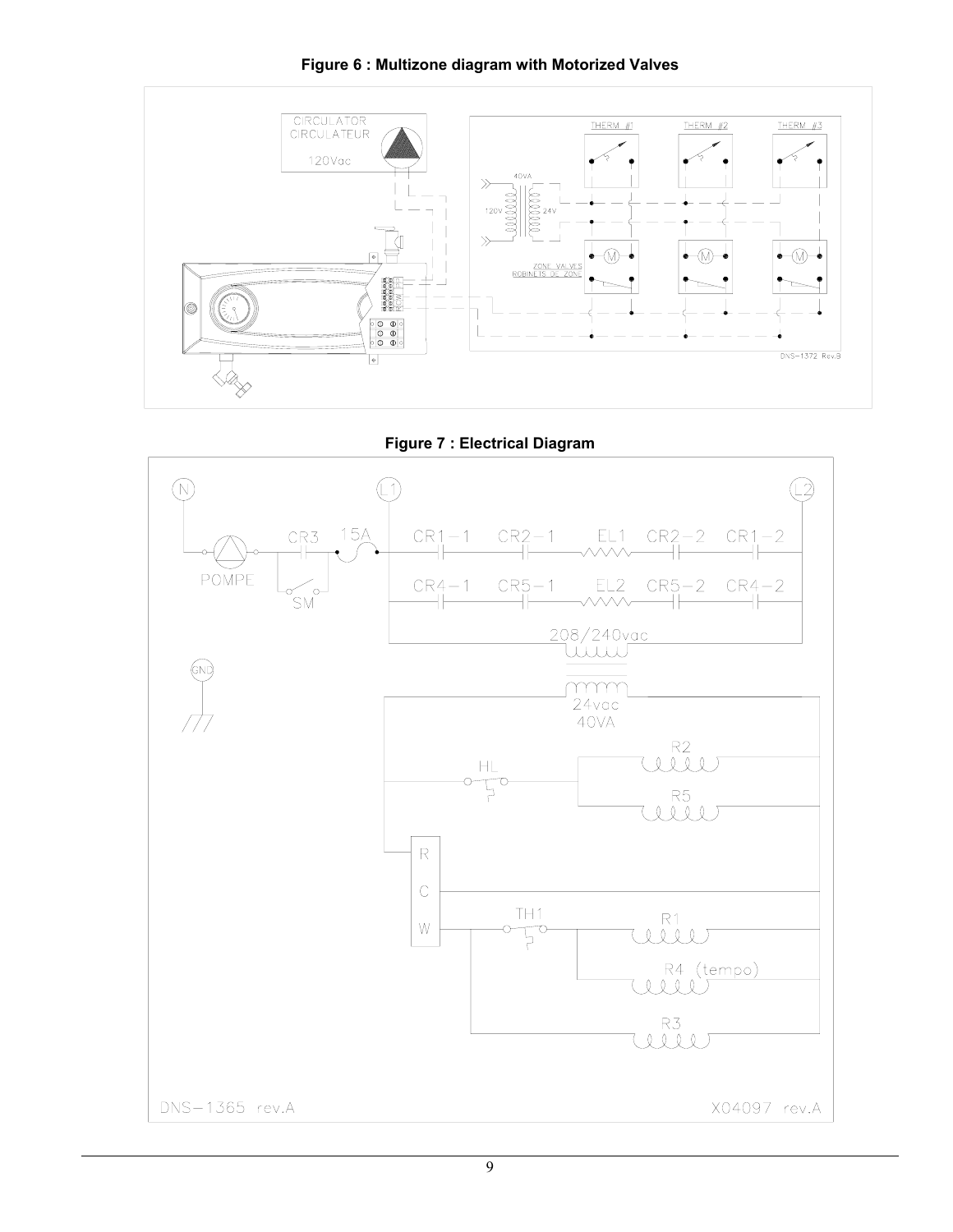## SECTION 6 **REMPLACEMENT PARTS**

**Figure 8 : Exploded Vue**